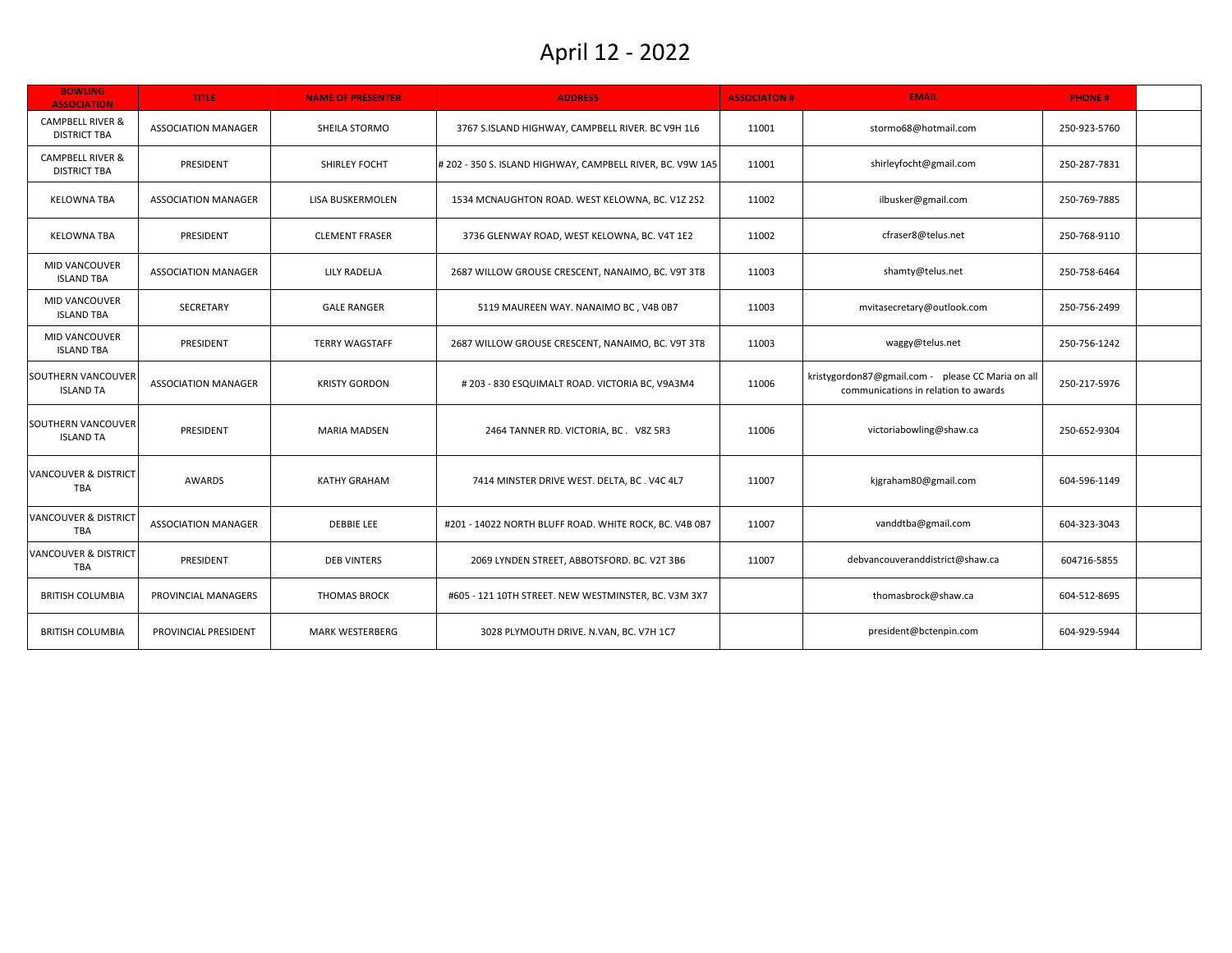| <b>EDMONTON, ALBERTA</b>                       | <b>ASSOCIATION MANAGER</b> | PAT BELAND               | #104 - 4615 106A STREET NW. EDMONTON, AB. T6H 5H2              | 12001 | etbaawards@gmail.com         | 780-995-8057 |  |
|------------------------------------------------|----------------------------|--------------------------|----------------------------------------------------------------|-------|------------------------------|--------------|--|
| EDMONTON, ALBERTA                              | PRESIDENT                  | <b>BRENDAN ROGERS</b>    | #129 - 8602 SOUTH FORT BLVD. FORT SASKATCHEWAN, AB. T8L<br>018 | 12001 | brendan rogers@outlook.con   |              |  |
| <b>FOOTHILLS TBA</b>                           | <b>ASSOCIATION MANAGER</b> | <b>DEBBIE GREVE</b>      | 80049 312 AVENUE E. FOOTHILLS, AB. T1S 4R7                     | 12002 | debbie.greve@hotmail.com     | 403-923-8674 |  |
| <b>FOOTHILLS TBA</b>                           | PRESIDENT                  | DAVE KIST                | 93 CHARPARRAL VALLEY GREEN SE, CALGARY, AB. T2X 0Y1            | 12002 | kist.dave@shaw.ca            | 403-808-6409 |  |
| <b>LETHBRIDGE TENPIN</b><br><b>ASSOCIATION</b> | <b>ASSOCIATION MANAGER</b> | <b>STAN MAY</b>          | 45 SQUAMISH CRESCENT W . LETHBRIDGE, AB . T1K 7R7              | 12003 | samay@telusplanet.net        | 403-381-2121 |  |
| <b>LETHBRIDGE TENPIN</b><br><b>ASSOCIATION</b> | PRESIDENT                  | <b>PATRICK TREADWELL</b> | 340 CROCUS TERRACE W, LETHBRIDGE, AB. T1J 5J3                  | 12003 | patrickj.treadwell@gmail.com | 403-715-0820 |  |
| <b>MEDICINE HAT TBA</b>                        | <b>ASSOCIATION MANAGER</b> | RICHARD LEPAGE           | 54 RICE AVENUE SE. MEDICINE HAT, AB. T1B 2R2                   | 12004 | richardl@auto-star.com       | 403-548-6488 |  |
| <b>MEDICINE HAT TBA</b>                        | PRESIDENT                  | CARMELA JACKSON LEPAGE   | 54 RICE AVENUE SE. MEDICINE HAT, AB. T1B 2R2                   | 12004 | jackson.lepage@telus.net     | 403-548-6488 |  |
| ALBERTA                                        | PROVINCIAL MANAGER         | <b>CARLA BILYEA</b>      | 5920 137 AVENUE N.W. EDMONTON, AB T5A 1C9                      |       | albertatenpin@gmail.com      | 780-721-6882 |  |
| ALBERTA                                        | PRESIDENT                  | <b>JASON RODGES</b>      | 57 SOMERSET BAY SE. MEDICINE HAT, AB T1B 0H3                   |       | jljrodgers@shaw.ca           | 403-487-0058 |  |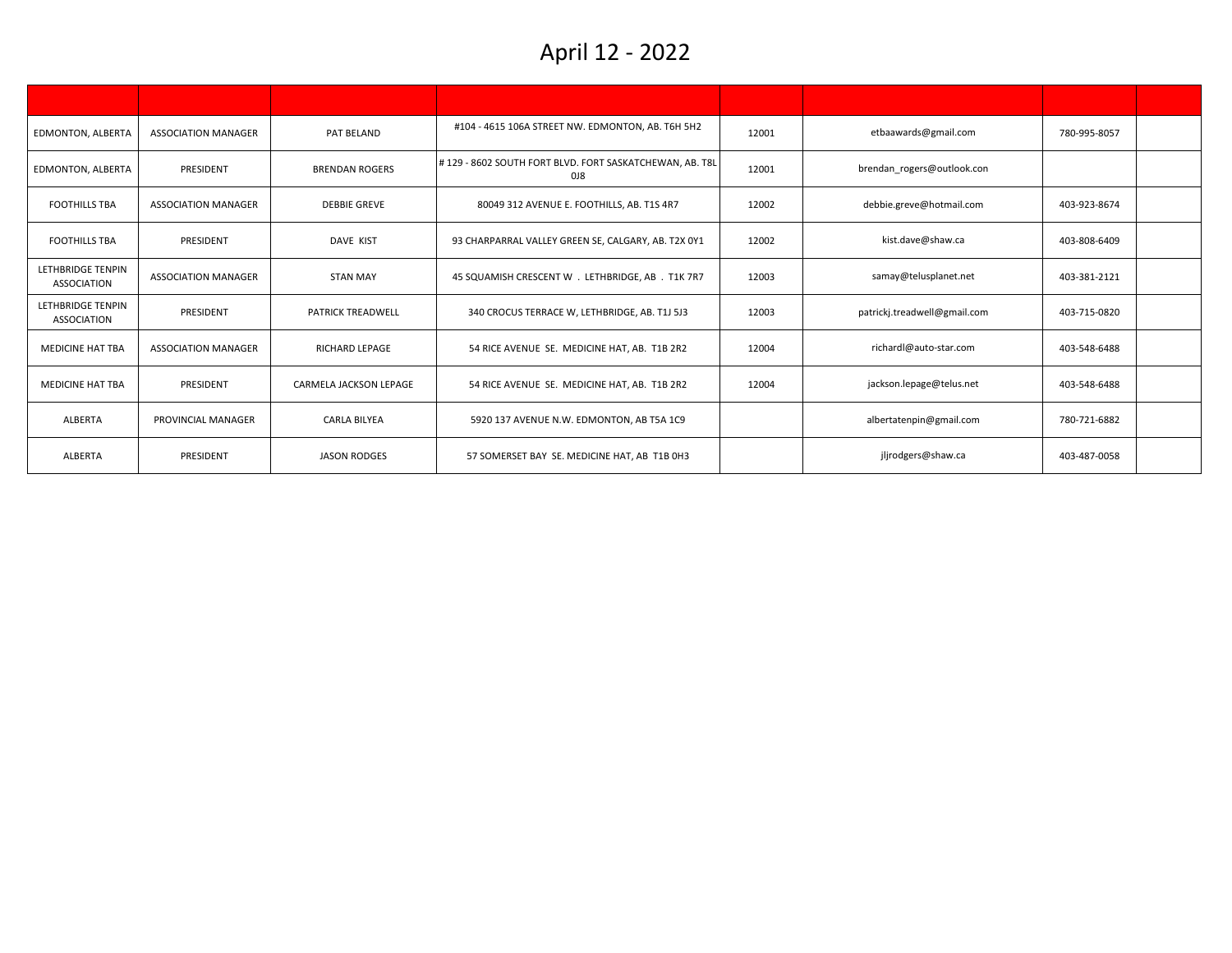| <b>ESTEVAN TBA</b> | <b>ASSOCIATION MANAGER</b> | <b>BLAINE BOYLE</b>    | 87 AMBASSADOR VILLAGE . ESTEVAN, SK. S4A 2R5       | 13001 | blaineb@sasktel.net        | 306-634-9318 |  |
|--------------------|----------------------------|------------------------|----------------------------------------------------|-------|----------------------------|--------------|--|
| <b>ESTEVAN TBA</b> | PRESIDENT                  | <b>JAMES HEIDINGER</b> | 1507 THORN CRESCENT. ESTEVAN, SK. S4A 1V7          | 13001 | jheidinger@sasktel.net     | 306-634-1285 |  |
| <b>REGINA TBA</b>  | <b>ASSOCIATION MANAGER</b> | MARGARET QUEBEC        | 2915 JENKINS DR.E. REGINA, SK . S4N 6W3            | 13002 | margaretquebec@hotmail.com | 306-789-4352 |  |
| <b>REGINA TBA</b>  | PRESIDENT                  |                        |                                                    | 13002 |                            |              |  |
| SASKATOON TBA      | <b>ASSOCIATION MANAGER</b> | JON ROSS               | 604 WHITESWAN DRIVE, SASKATOON SK. S7K 8A3         | 13003 | jross@successos.com        | 306-221-3300 |  |
| SASKATOON TBA      | PRESIDENT                  | <b>CURTIS COMPAIN</b>  | #47 - 809 KRISTIANSON ROAD, SASKATOON, SK. S7S 1B8 | 13003 | k compain@hotmail.com      |              |  |
| SASKATCHEWAN       | PROVINCIAL MANAGER         | <b>ALICE GRAY</b>      | 19 MARSHALL CRESCENT, REGINA SK. S4R 4Y8           |       | ajgray@sasktel.net         |              |  |
| SASKATCHEWAN       | PROVINCIAL PRESIDENT       | <b>BLAINE BOYLE</b>    | 87 AMBASSADOR VILLAGE . ESTEVAN, SK. S4A 2R5       |       | blaineb@sasktel.net        | 306-634-9318 |  |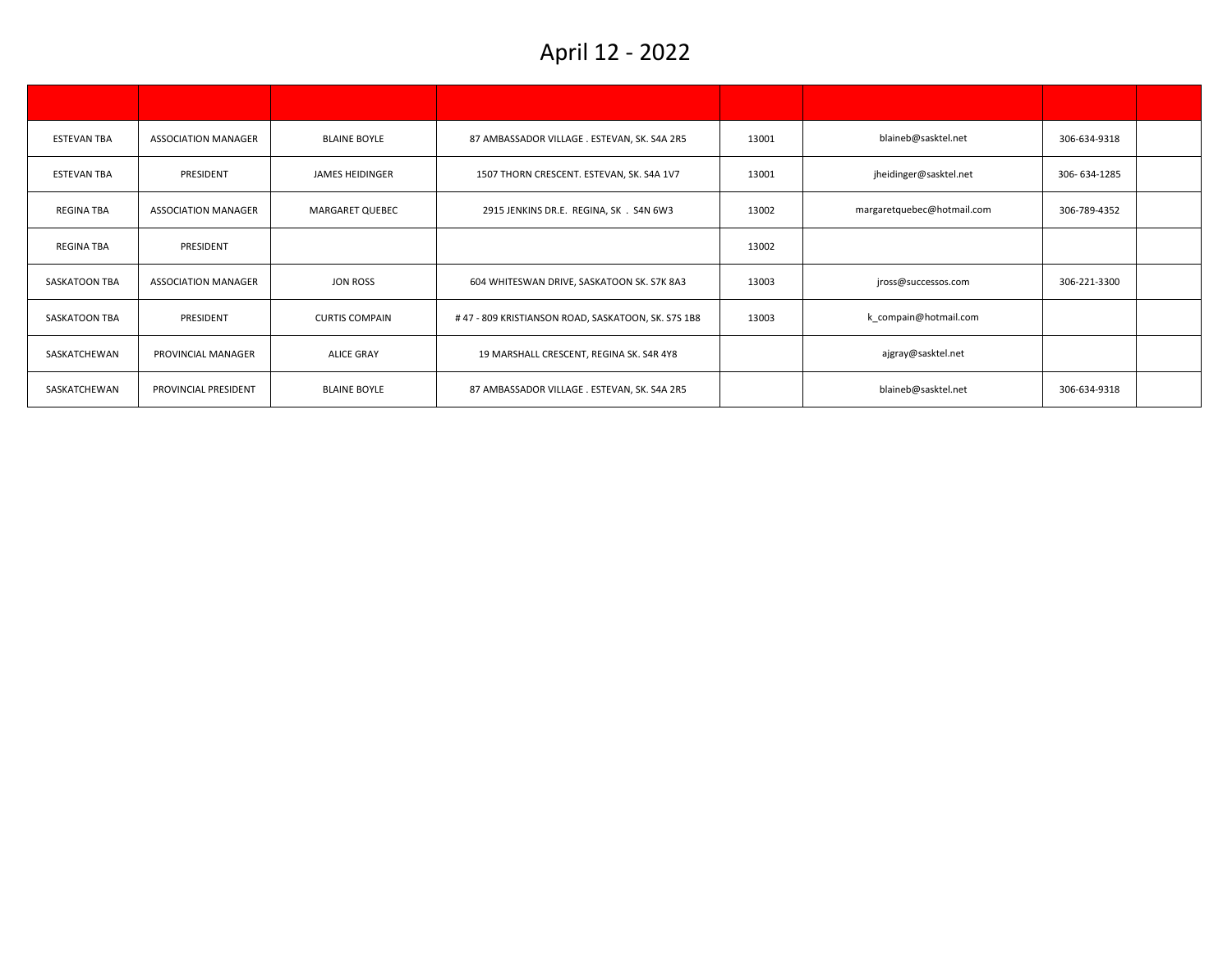| <b>BRANDON TBA</b>                                   | <b>ASSOCIATION MANAGER</b> | <b>WALLY MATSKIW</b> | 17 CANADA CRESCENT, BRANDON MB. R7B 2Z7      | 14001 | matskiw@mymts.net    |              |  |
|------------------------------------------------------|----------------------------|----------------------|----------------------------------------------|-------|----------------------|--------------|--|
| <b>BRANDON TBA</b>                                   | PRESIDENT                  |                      |                                              | 14001 |                      |              |  |
| <b>DAUPHIN TBA</b>                                   | <b>ASSOCIATION MANAGER</b> | JODY SCOTT           | 15 DAVIDSON AVENUE WEST DAUPHIN, MB. R7N 0C7 | 14002 | joscott@mts.net      | 204-638-1348 |  |
| <b>DAUPHIN TBA</b>                                   | PRESIDENT                  | <b>RAY LEBEL</b>     | 113 4TH AVENUE SW DAUPHIN, MB. R7N 1T8       | 14002 | Lebel54@gmail.com    | 204-572-6461 |  |
| <b>WINNIPEG TENPIN</b><br><b>BOWLING ASSOCIATION</b> | <b>ASSOCIATION MANAGER</b> | <b>RON MOLINSKI</b>  | 39 INKSTER BLVD. WINNIPEG, MB . R2W 0J3      | 14003 | wtba@shaw.ca         | 204-582-0205 |  |
| WINNIPEG TENPIN<br><b>BOWLING ASSOCIATION</b>        | PRESIDENT                  | WANDA HOWARD         | 843 BARRY AVENUE, WINNIPEG, MB. R2C 1L9      | 14003 | alleykatz@ymail.com  | 204-803-8052 |  |
| WINNIPEG TENPIN<br><b>BOWLING ASSOCIATION</b>        | PRESIDENT                  | PETER WRIGHT         | 525 ADSUM DR. WINNIPEG, MB. R2P 0W8          | 14003 | pkwight@mymts.       | 204-793-1813 |  |
| <b>MANITOBA</b>                                      | PROVINCIAL MANAGER         | <b>ELAINE YARMON</b> | 26 COLISH DR, WINNIEPEG, MB R2V 2J8          |       | elainey@shaw.ca      | 204-955-6816 |  |
| <b>MANITOBA</b>                                      | PROVINCIAL PRESIDENT       | <b>STAN BURTON</b>   | 1915 PLESSIS ROAD. WINNIPEG, MB. R2W 1M8     |       | stanburton27@shaw.ca | 204-224-1406 |  |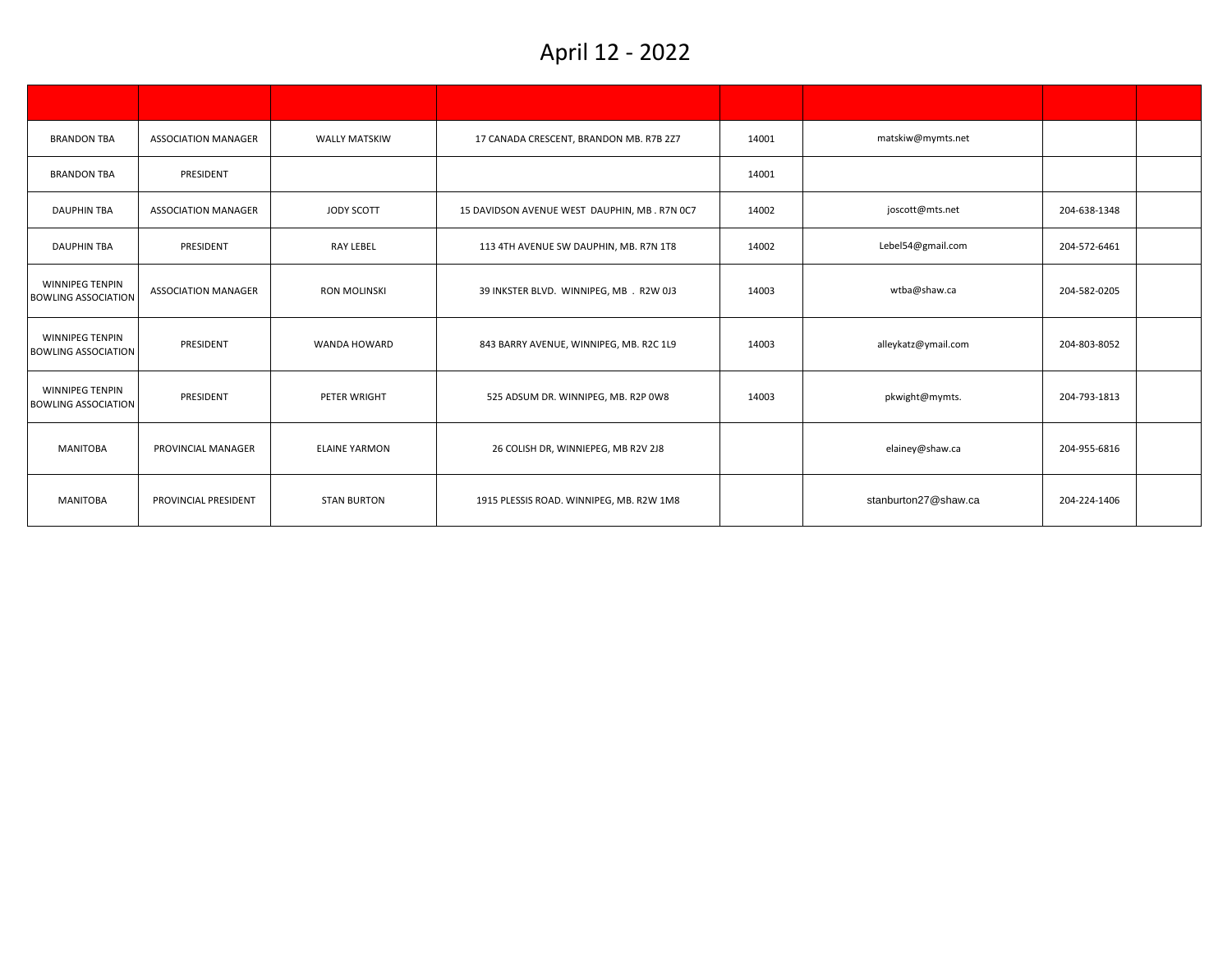| CANADIAN LAKEHEAD<br><b>TBA</b>            | <b>ASSOCIATION MANAGER</b> | <b>CURTIS LAYE</b>      | 710 MEMORIAL AVE, THUNDER BAY - ON P7B 3Z5                              | 15002 | stargatejunkie@gmail.com            | 807-624-6205 |  |
|--------------------------------------------|----------------------------|-------------------------|-------------------------------------------------------------------------|-------|-------------------------------------|--------------|--|
| CANADIAN LAKEHEAD<br><b>TBA</b>            | PRESIDENT                  | <b>BRIAN MCLEAN</b>     | 344 UNIVERSITY DRIVE, THUNDER BAY, ON. P7C 3C4                          | 15002 | wpbmclean@tbaytel.net               | 807-629-0885 |  |
| <b>CAPITAL DISTRICT</b>                    | <b>ASSOCIATION MANAGER</b> | PIERRE GRATTON          | 771 DU VERGER, GATINEAU, QC. J9J 1X1                                    | 15003 | manager@cdtba                       | 855-567-6636 |  |
| <b>CAPITAL DISTRICT</b>                    | PRESIDENT                  | ANN KING                | # 211 - 1795 MARSALA CRESECENT, OTTAWA, ON. K4A 2G1                     | 15003 | ann@cdtba.com / president@cdtba.com | 613-841-8992 |  |
| <b>GREATER KINGSTON</b><br><b>TBA</b>      | <b>ASSOCIATION MANAGER</b> | JORDAN HENWOOD          | 1721 EXECUTIVE AVE. KINGSTON, ON. K7P 0M1                               | 15004 | mrbowler kingston@hotmail.com       | 613-331-2609 |  |
| <b>GREATER KINGSTON</b><br><b>TBA</b>      | PRESIDENT                  |                         |                                                                         | 15004 |                                     |              |  |
| <b>GREATER TORONTO TBA</b>                 | <b>ASSOCIATION MANAGER</b> | <b>ROBERT TRUDE</b>     | 11 HINDQUARTER COURT. BRAMPTON, ON. L6S 2C3                             | 15005 | rtrude@sympatico.ca                 | 416-665-8393 |  |
| <b>GREATER TORONTO TBA</b>                 | PRESIDENT                  | DEBORAH HOPE            | #702 - 3 MASSEY SQUARE, EAST YORK, ON. M4C 5L5                          | 15005 | deborahhope96@yahoo.com             | 647-530-7248 |  |
| <b>HAMILTON &amp; DISTRICT</b>             | <b>ASSOCIATION MANAGER</b> | <b>BARB HOLLANDS</b>    | 603 EAGLEWOOD DR. HAMILTON, ON . L8W 3J8                                | 15006 | hdtenpin@sympatico.ca               | 905-385-1451 |  |
| <b>HAMILTON &amp; DISTRICT</b>             | PRESIDENT                  | <b>JAMES MORRISON</b>   | 37 REDHILL AVENUE. HAMILTON, ON. L8K 6J6                                | 15006 | jrmjr2001@yahoo.ca                  | 905-467-5302 |  |
| <b>LAMBTON COUNTY TA</b>                   | <b>ASSOCIATION MANAGER</b> | SHIRLEY MATTHEWS        | BOX 148 - 1964 THELMA AVENUE, BRIGHT'S GROVE ON, NON<br>1 <sub>CO</sub> | 15007 | lctamanager@gmail.com               | 519-869-4073 |  |
| <b>LAMBTON COUNTY TA</b>                   | PRESIDENT                  | <b>MELVIN MATTHEWS</b>  | BOX 148 - 1964 THELMA AVENUE, BRIGHT'S GROVE ON, NON<br>1 <sub>CO</sub> | 15007 | samel.matthews@sympatico.ca         | 519-869-4073 |  |
| <b>LONDON &amp; DISTRICT</b><br><b>TBA</b> | <b>ASSOCIATION MANAGER</b> | MICHAEL BERMAN          | 58 VIRGINIA ROAD, LONDON. ON. N5X 3G2                                   | 15008 | ladtpba@rogers.com                  | 519-451-3146 |  |
| <b>LONDON &amp; DISTRICT</b><br><b>TBA</b> | PRESIDENT                  | <b>KEN REATH</b>        | 419 BARKER. LONDON, ON. N5Y 5G8                                         | 15008 | kreath@rogers.com                   | 519-661-0846 |  |
| NIAGARA TBA                                | ASSOCIATION MANAGER        | <b>KARL BORN</b>        | 360 CLASSIC AVENUE, WELLAND. ON L3B 0A8                                 | 15009 | kborn@ntba.ca                       | 905-732-3433 |  |
| NIAGARA TBA                                | PRESIDENT                  | <b>CHARLOTTE KONKLE</b> | 4536 DUFFERIN AVENUE. BEAMSVILLE, ON. L3J 0C5                           | 15009 | ckonkle@ntba.ca                     | 905-563-4547 |  |
| <b>OSHAWA &amp; DISTRICT</b><br><b>TBA</b> | <b>ASSOCIATION MANAGER</b> | <b>JULIE THORTON</b>    | 2530 CONC RD 7. HAYDON, ON. L1C 5V9                                     | 15010 | jathorntonis@yahoo.ca               | 905-718-0898 |  |
| <b>OSHAWA &amp; DISTRICT</b><br><b>TBA</b> | PRESIDENT                  | <b>RAY VERVYNCK</b>     | 8 BELLWOOD DRIVE. WHITBY, ON. L1N 2E2                                   | 15010 | razormightbe@outlook.com            | 905-242-0280 |  |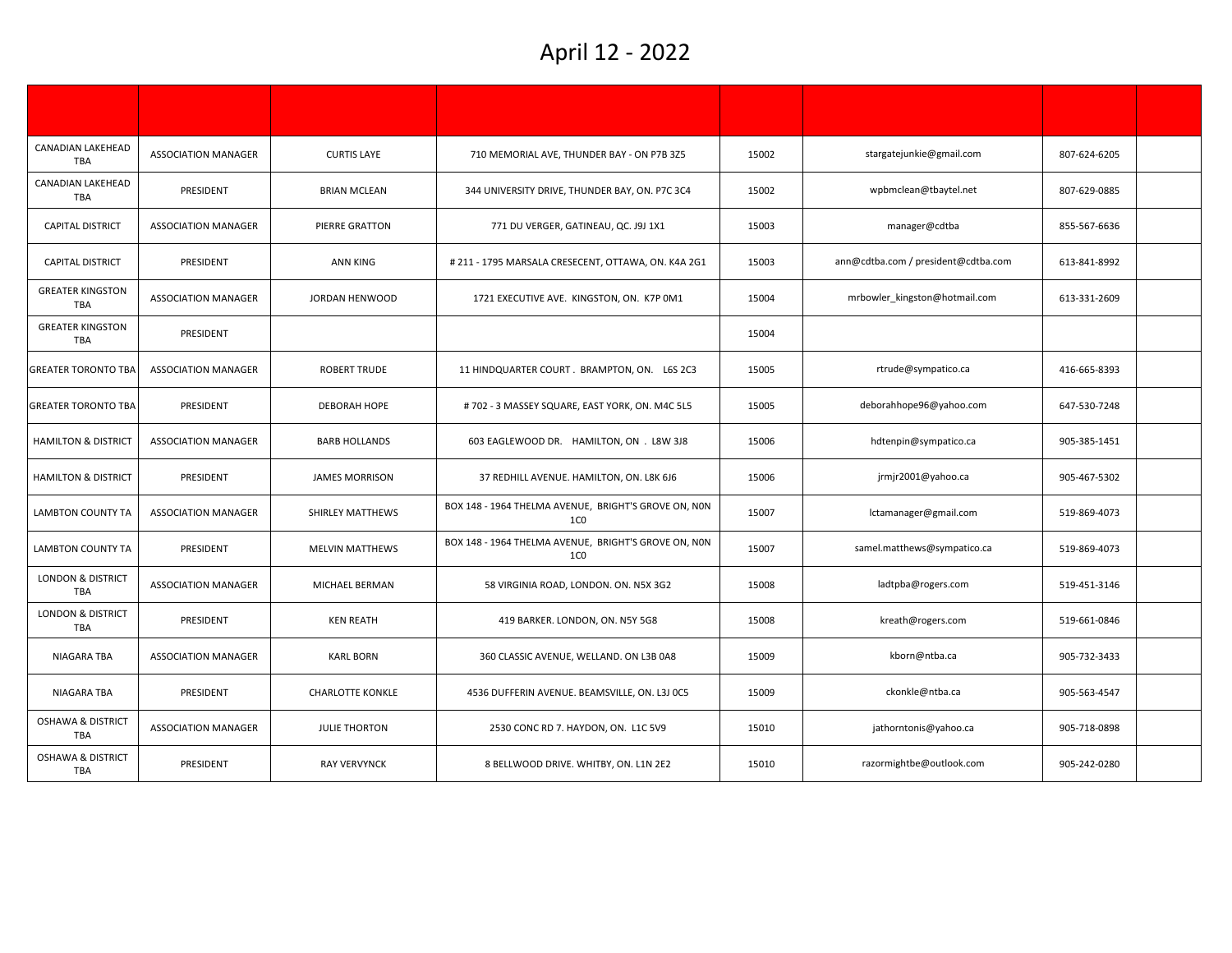| <b>QUINTE TENPIN</b><br><b>BOWLING ASSOCIATION</b> | <b>ASSOCIATION MANAGER</b> | ANDREW BLAGOJEVIC       | 2 DEERFIELD DRIVE. BRIGHTON, ON. KOK 1HO          | 15011 | qtba.andrew@gmail.com      | 613-475-9199 |  |
|----------------------------------------------------|----------------------------|-------------------------|---------------------------------------------------|-------|----------------------------|--------------|--|
| <b>QUINTE TENPIN</b><br><b>BOWLING ASSOCIATION</b> | PRESIDENT                  |                         |                                                   |       |                            |              |  |
| <b>CTF SSM BOWLING</b><br><b>ASSOCIATION</b>       | <b>ASSOCIATION MANAGER</b> | ALLAN JOHNSON           | 48 WALLACE TERRACE. SAULT STE.MARIE, ON. P6C 1K1  | 15012 | a.ljohnson@shaw.ca         | 705-759-6638 |  |
| <b>CTF SSM BOWLING</b><br><b>ASSOCIATION</b>       | PRESIDENT                  | <b>GHISLAINE BLAIS</b>  | 333 FIRST AVENUE. SAULT STE.MARIE, ON. P6C 4N9    | 15012 | terryblais@shaw.ca         | 705-759-5032 |  |
| <b>SOUTH CENTRAL</b><br><b>ONTARIO TBA</b>         | <b>ASSOCIATION MANAGER</b> | <b>ANNE-MARIE COLE</b>  | 185 HIGHLAND ROAD WEST. KITCHENER, ON . N2M 3C1   | 15013 | annemarie.cole@hotmail.com | 519-572-9555 |  |
| SOUTH CENTRAL<br><b>ONTARIO TBA</b>                | PRESIDENT                  | <b>CHRIS MOXLEY</b>     | 41 JACKSON AVENUE. KITCHENER, ON. N2H 3N7         | 15013 | cmoxley@sympatico.ca       | 519-741-0250 |  |
| <b>WINDSOR ESSEX</b><br><b>CHATHAM-KENT</b>        | <b>ASSOCIATION MANAGER</b> | <b>DONNA LLOYD</b>      | 1688 GREENVIEW CRESCENT . WINDSOR, ON N9C 2E9     | 15015 | asnmgr.weckba@cogeco.ca    | 519-969-0739 |  |
| <b>WINDSOR ESSEX</b><br>CHATHAM-KENT               | PRESIDENT                  | MICHAEL OUELLETTE       | BOX #193 - 8 JEFFERY STREET. TILBURY, ON. NOP 2L0 | 15015 | mikeo@mnsi.net             | 519-682-1559 |  |
| PETERBOROUGH AND<br><b>DISTRICT TBA</b>            | <b>ASSOCIATION MANAGER</b> | <b>SHAWN MCNAMARA</b>   | 109 GEORGE STREET N. PETERBOROUGH, ON. K9J 3G3    | 15016 | lakeviewbowl@hotmail.com   | 705-743-4461 |  |
| PETERBOROUGH AND<br><b>DISTRICT TBA</b>            | PRESIDENT                  | <b>ANTHONY COLACCI</b>  | 3696 WALLACE POINT ROAD. OTANABEE, ON. K9J 6Y3    | 15016 |                            | 705-743-4461 |  |
| ONTARIO                                            | PROVINCIAL MANAGER         | <b>ANNE-MARIE COLE</b>  | 185 HIGHLAND ROAD WEST. KITCHENER, ON . N2M 3C1   |       | am@otba.ca                 | 519-572-9555 |  |
| <b>ONTARIO</b>                                     | PROVINCIAL PRESIDENT       | <b>CHARLOTTE KONKLE</b> | 4536 DUFFERIN AVENUE. BEAMSVILLE, ON. LOR 1B5     |       | ckonkle@cogeco.ca          | 905-563-4547 |  |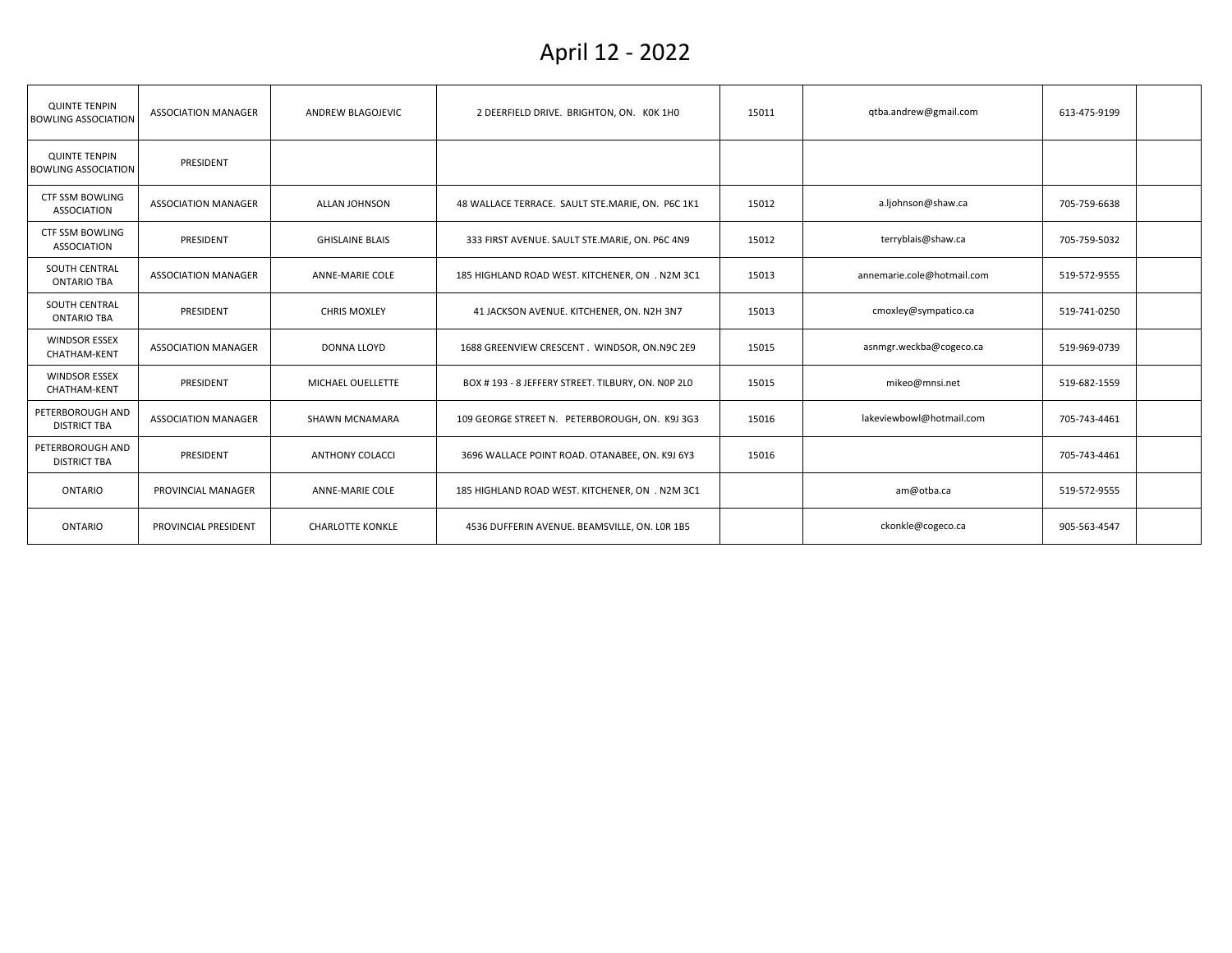| <b>GREATER MONTREAL</b><br><b>TENPIN ASSOCIATION</b> | <b>ASSOCIATION MANAGER</b> | <b>GUY GILBERT</b>     | 222 MONTEE DE LIESSE. ST.LAURENT, QC. H4T 1N8             | 16001 | gmtba.mtl@gmail.com          | 514-442-2491 |                                                          |
|------------------------------------------------------|----------------------------|------------------------|-----------------------------------------------------------|-------|------------------------------|--------------|----------------------------------------------------------|
| <b>GREATER MONTREAL</b><br><b>TENPIN ASSOCIATION</b> | PRESIDENT                  | <b>PATRICK BAYLIS</b>  | 359 4TH AVENUE. DEUX MONTAGNES, QC. J7R 3B4               | 16001 | babybaj44@gmail.com          | 450-472-4511 |                                                          |
| <b>ASSOCIATION DE</b><br>QUILLES RIVE-SUD            | <b>ASSOCIATION MANAGER</b> | <b>STEPHANE ROY</b>    | 32 JOSEPH-ALBERT MORIN, ST-JEAN-SUR-RICHELIEU, QC.J2X 5S1 | 16002 | steph7174@gmail.com          | 450-347-1052 |                                                          |
| <b>ASSOCIATION DE</b><br>QUILLES RIVE-SUD            | PRESIDENT                  |                        |                                                           | 16002 |                              |              |                                                          |
| ARDQ - ESTRIE                                        | <b>ASSOCIATION MANAGER</b> | MICHAEL MENARD         | 1245 RUE KING EAST, SHERBROOKE, QC, J1G 1E6               | 16003 | michael.menard@sher-mont.com | 819-346-1245 | <b>MAILING</b><br><b>ADDRESS FOR</b><br><b>AWARDS IS</b> |
| ARDQ - ESTRIE                                        | PRESIDENT                  |                        |                                                           | 16003 |                              |              |                                                          |
| ADQ SAQUENAY LAC-ST<br><b>JEAN</b>                   | <b>ASSOCIATION MANAGER</b> | <b>HELEN FORTIN</b>    | 2491 AVENUE DE l'EMERAUDE, ALMA QC, G8E 2C1               | 16004 | richard.laforge@sympatico.ca | 000-000-0000 |                                                          |
| ADQ SAQUENAY LAC-ST<br><b>JEAN</b>                   | PRESIDENT                  |                        |                                                           | 16004 |                              |              |                                                          |
| AQCQ CENTTRE DU<br><b>QUEBEC</b>                     | <b>ASSOCIATION MANAGER</b> | <b>YVES GERVAIS</b>    | #1 - 162 JEAN-RENE MARCOUX, SOREL-TRACY, QC, J3P 0R3      | 16005 | aqcq@hotmail.com             | 450-743-6120 |                                                          |
| AQCQ CENTTRE DU<br>QUEBEC                            | PRESIDENT                  |                        |                                                           | 16005 |                              |              |                                                          |
| ARD QUEBEC                                           | <b>ASSOCIATION MANAGER</b> | <b>CAROLE CAOUETTE</b> | 25 DES HAUTES TERRES, QUEBEC, QC, G1B 0B1                 | 16006 | aleb@ccapcable.com           | 418-907-2160 |                                                          |
| ARD QUEBEC                                           | PRESIDENT                  | <b>ALAIN LEBLOND</b>   | 25 DES HAUTES TERRES, QUEBEC, QC, G1B 0B1                 | 16006 | aleb@ccapcable.com           | 418-907-2160 |                                                          |
| FCDQ BAS ST-LAURENT<br>GASPESIE                      | <b>ASSOCIATION MANAGER</b> | <b>BERNARD TESSIER</b> | 1332 JEANNE-MANCE. MONT-JOLI, QC. G5H 3B8                 | 16008 | biti@telus.net               | 418-775-6035 |                                                          |
| FCDQ BAS ST-LAURENT<br>GASPESIE                      | PRESIDENT                  | <b>BERNARD TESSIER</b> | 1332 JEANNE-MANCE. MONT-JOLI, QC. G5H 3B8                 | 16008 | biti@telus.net               | 418-775-6035 |                                                          |
| <b>ASSOCIATION QUILLES</b><br><b>MAURICIE</b>        | <b>ASSOCIATION MANAGER</b> | <b>ROBERT RACINE</b>   | 351 DU SENTIER, TROIS RIVIERES, QC, G9B 1B4               | 16009 | bobroots@hotmail.com         | 819-371-5504 | <b>DON'T MAIL</b><br>TO HIM                              |
| <b>ASSOCIATION QUILLES</b><br><b>MAURICIE</b>        | PRESIDENT                  | MICHEL LASAGE          | 351 DU SENTIER, TROIS RIVIERES, QC, G9B 1B4               | 16009 |                              |              |                                                          |
| AR ABITIBI                                           | <b>ASSOCIATION MANAGER</b> | <b>MARIO INKEL</b>     | 247 RANG 6 OUEST, ST-FELIX-DE-DALQUIER, QC, J0Y 1G0       | 16010 | mainkel001@gmail.com         | 819-218-9075 |                                                          |
| AR ABITIBI                                           | PRESIDENT                  | MARCO VILENEUVE        | 1687 ROUTE 111 QUEST. TRECESSON, QC. J0Y 2S0              | 16010 |                              | 819-444-6168 |                                                          |
| QUEBEC                                               | PROVINCIAL MANAGER         | <b>MARTIN THEROUX</b>  | #4 - 180 ROUSSEAU. CHATEAUGUAY, QC. J6J 4Y9               |       | martin.theroux2@gmail.com    | 514-894-0846 |                                                          |
| QUEBEC                                               | PROVINCIAL PRESIDENT       | SIMON TREMBLAY         |                                                           |       | info.fqdq@gmail.com          | 438-883-1521 |                                                          |